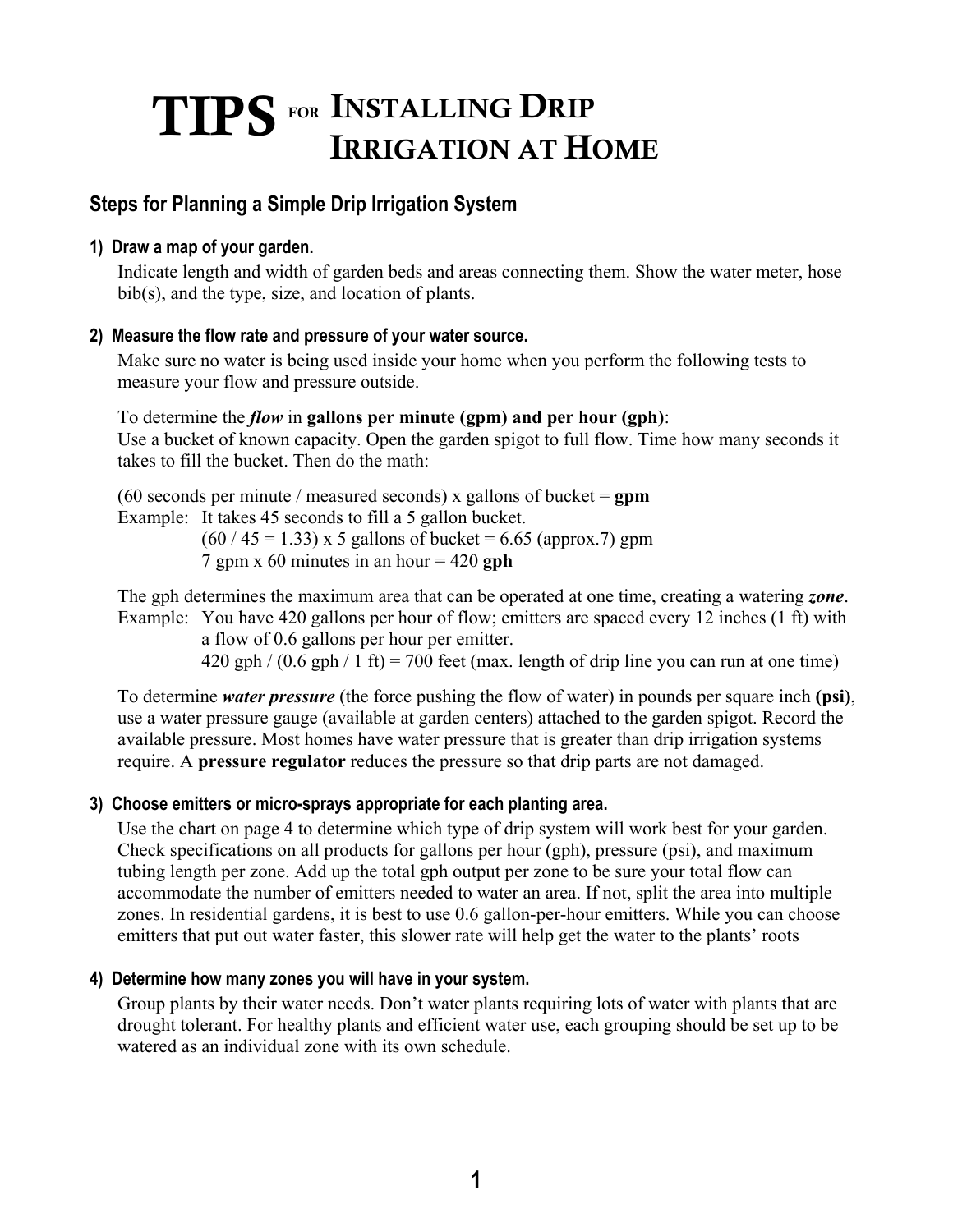#### **5) Sketch a layout showing where your drip tubing will be placed in each bed.**

Be sure to factor in how your irrigation will hook up to your water source. Identify the easiest places to tunnel under walks—or consider connecting to more than one faucet if needed to get water to an area across a driveway. Tunneling short distances can usually be done inexpensively with a rented water jet.

#### **6) Determine how you want to control your system.**

The choice depends on your budget and how much automation you want in the system. Here are some issues to consider when making your choice.

#### **Manual control**

The simplest system is one you turn on and off manually. A manual wind-up timer can help water for a set amount of time. One caveat is that under the Uniform Plumbing Code, garden hoses, soaker hoses, and various forms of drip irrigation cannot be connected to hose bibs for more than 12 hours. Using a **quick connect** device will allow you to easily disconnect your drip system after you use it.

#### **Automatic control**

If you want your irrigation system to turn on and off automatically, codes require that you connect it to a permanent, dedicated line with an approved backflow prevention device. If you take this step, you'll need a plumber or irrigation contractor.

#### **Back Flow Protection**

Whether you manually or automatically control your irrigation system, a backflow prevention assembly is required by law to prevent dirty water from contaminating your home drinking water and the city water supply. Backflow results from a drop in pressure in your water line that allows water to flow backward from your irrigation lines into your house. This could be caused by a break in the city water main, use of a nearby fire hydrant, or high water use in the house while the drip system is in operation.

If you are manually controlling a drip system attached to a hose bib, atmospheric vacuum breakers or double check valve assemblies are the most straightforward types of backflow protection devices. See the diagram on page 3 showing an atmospheric vacuum breaker that simply screws onto the faucet. Under City of Seattle code, the atmospheric vacuum breaker must be located six inches above the highest point in the irrigation system. Check with your local water district to understand their backflow requirements.

#### **7) Make a list of the number of parts and tubing needed to construct the system.**

Allow for a few extra connectors, couplers, plugs, emitters and end fittings for quick repair and maintenance. Include PVC (polyvinylchloride) piping in a diameter wider than the drip tubing to make a protective sleeve if you need to pass under walkways.

#### **Tools Needed for Installation**

- \* Hand pruners or tubing cutter **You may also need:**
- 
- 
- 
- 
- 
- \* Teflon tape \* Irrigation tubing punch
- \* Pliers \* Saw (to cut PVC pipe)
- \* Screwdriver \* Shovel and mattocks
- \* Towel \* One-step PVC solvent if using PVC pipe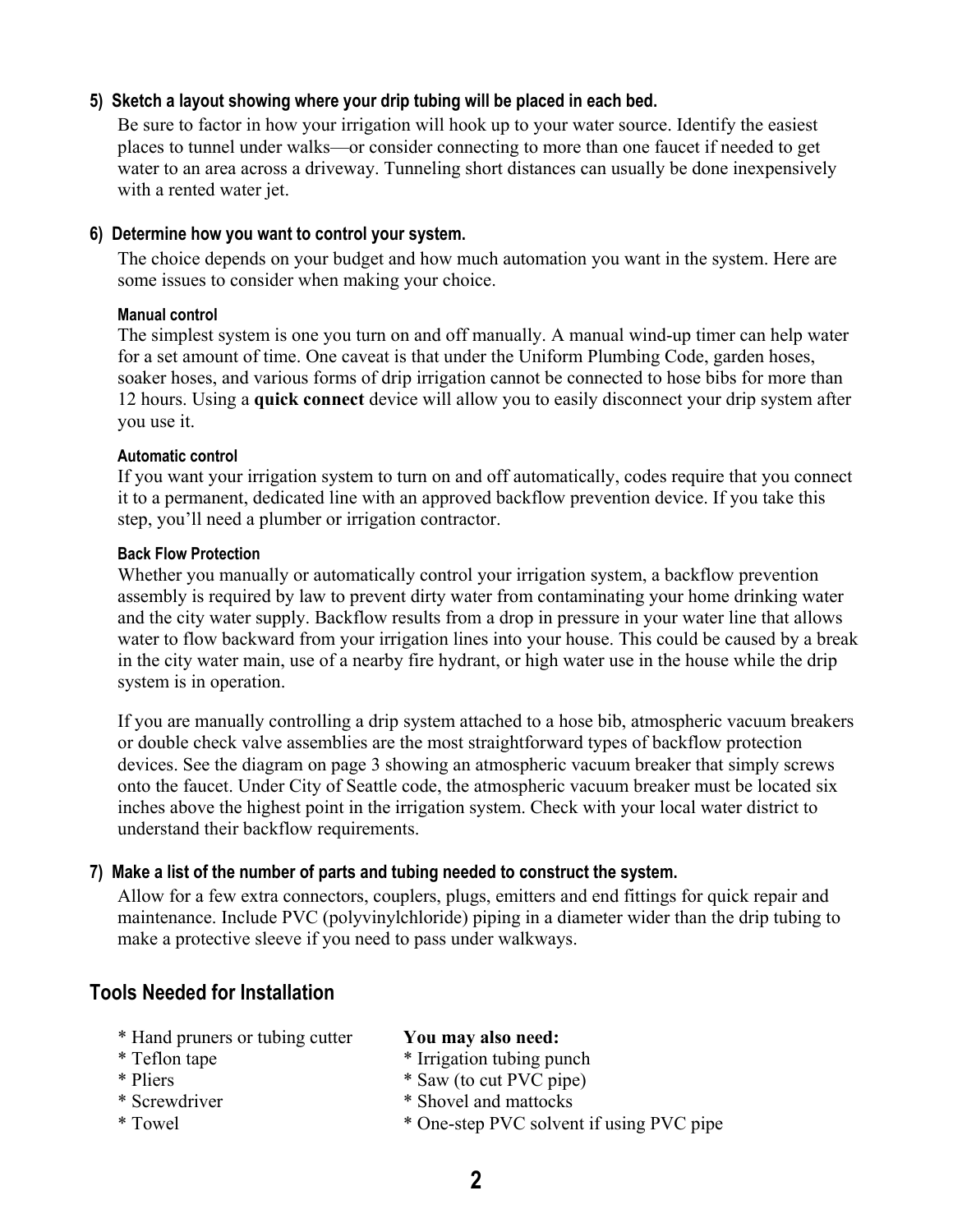## **Head assembly parts from faucet**



The following sequence of parts begins at the hose bib:

- **1.** A **timer,** if used, must be placed *before* the backflow prevention.
- **2.** A **backflow prevention assembly** is required by law to prevent dirty water from contaminating the drinking water. Types of backflow preventers include atmospheric vacuum breakers and double check valves.
- **3.** A **filter** removes debris that can clog emitters.
- **4.** A **pressure regulator** lowers water pressure so it won't damage drip parts.
- **5.** A **fitting** such as this female hose end connects the mainline to the male end of the pressure regulator.
- **6.** The **mainline** or **solid tubing** has no holes. This will deliver water from the faucet to the emitter tubing in the garden. Solid tubing avoids watering pathways, patios, etc.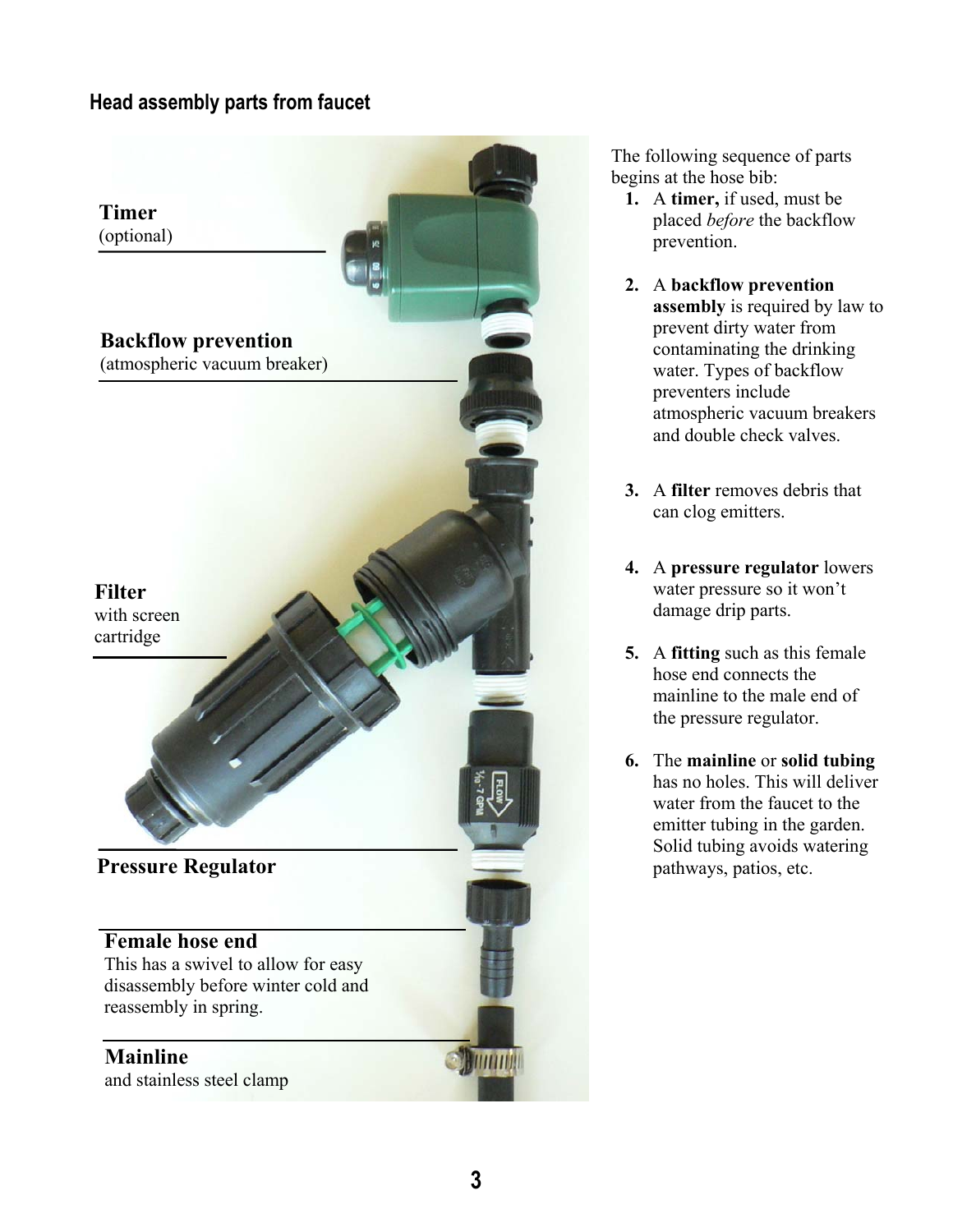| <b>Equipment</b>                                                           | <b>Pros</b>                                                                                                                                                                           | <b>Cons</b>                                                                                                                                                 | <b>Best Uses</b>                                                                                                                                                          |
|----------------------------------------------------------------------------|---------------------------------------------------------------------------------------------------------------------------------------------------------------------------------------|-------------------------------------------------------------------------------------------------------------------------------------------------------------|---------------------------------------------------------------------------------------------------------------------------------------------------------------------------|
| Pressure-<br>Compensating<br><b>Emitters</b><br>(individual or<br>in-line) | Apply water uniformly<br>on slopes and large<br>gardens<br>Resist clogging                                                                                                            | Cost slightly more<br>$\bullet$<br>than other types                                                                                                         | Sloped or large<br>$\bullet$<br>gardens<br>Shrubs, trees and<br>$\bullet$<br>perennials                                                                                   |
| <b>Soaker Hoses</b>                                                        | Inexpensive<br>Readily available<br>Easy to lay out                                                                                                                                   | Watering rate varies<br>$\bullet$<br>through garden,<br>especially on sloped<br>sites<br>Wastes water in<br>unplanted areas<br>May contain toxic<br>residue | Dense annual and<br>$\bullet$<br>perennial beds<br>Small gardens<br>$\bullet$<br>Used only on planted<br>$\bullet$<br>areas, with solid<br>tubing connection to<br>faucet |
| <b>Individual Drip</b><br><b>Emitters</b>                                  | Apply water only<br>where needed                                                                                                                                                      | Installing large<br>$\bullet$<br>numbers of emitters is<br>time consuming<br>As plants grow, need<br>$\bullet$<br>to add more emitters                      | Young shrubs and<br>$\bullet$<br>trees that only need<br>water for the first few<br>years<br>Containers<br>$\bullet$                                                      |
| <b>In-Line</b><br><b>Emitters</b>                                          | Easy to install in large<br>$\bullet$<br>areas<br>Damage-resistant<br>$\bullet$<br>Pressure-compensating<br>types apply water<br>uniformly<br>Most efficient if<br>installed properly | May not be efficient<br>$\bullet$<br>for sparse plantings if<br>installed improperly                                                                        | Dense perennial, tree<br>$\bullet$<br>and shrub plantings<br>Sparse plantings if<br>$\bullet$<br>installed properly                                                       |
| <b>Drip Tape</b>                                                           | Inexpensive<br>$\bullet$<br>Easy to install in large<br>areas<br>Uniform watering                                                                                                     | Only runs in straight<br>$\bullet$<br>lines<br>Shorter-lived than<br>other types                                                                            | Annual, perennial and<br>$\bullet$<br>vegetable gardens<br>Temporary systems to<br>establish drought-<br>tolerant plants                                                  |
| <b>Microsprays</b>                                                         | Apply water only<br>where needed                                                                                                                                                      | Watering rate varies<br>$\bullet$<br>within spray pattern<br>Spray may blow away<br>Vulnerable to damage<br>Sprays foliage                                  | Groundcovers,<br>$\bullet$<br>seedlings and dense<br>vegetable beds<br>Large trees that need<br>$\bullet$<br>water, such as some<br>fruits<br>Small turf areas            |

## **Determining Which Type of System to Install**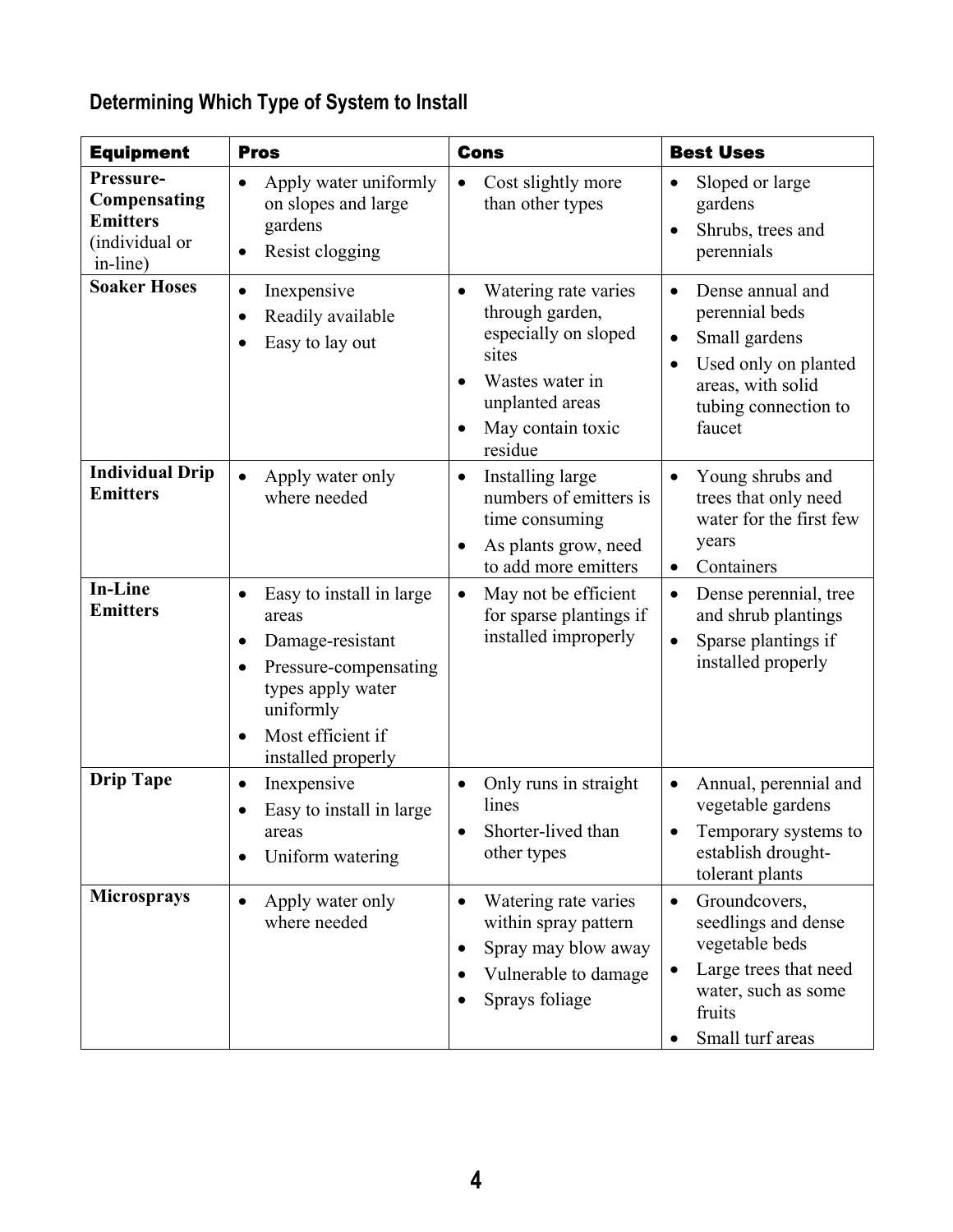## **Estimating How Long and How Often to Run Your System**

A rule of thumb is to wet at least 50 percent of the root area of each plant. The number of emitters and spacing depends on the soil type and plants. Use more emitters on sandy soil, less on clay or loam.

The chart below shows some typical drip irrigation schedules for loamy soil. For clay soils or sloped areas, break the total run time into two or three applications to avoid runoff. The chart assumes you are using emitters that provide 0.6 gallons of water per hour; run times can be easily adjusted to emitters with higher or lower flow rates. The farther apart the emitters and rows, the longer you'll need to water.

| <b>Planting</b><br><b>Type</b>               | <b>Spacing between</b><br><b>Emitters and Rows of</b><br><b>Drip Line</b>                                                                                                    | <b>Weekly Water</b><br><b>Need</b>                                | <b>Total Weekly Run Time</b>                                                                         |
|----------------------------------------------|------------------------------------------------------------------------------------------------------------------------------------------------------------------------------|-------------------------------------------------------------------|------------------------------------------------------------------------------------------------------|
| Vegetable<br>garden or<br>annuals            | Emitters: 12–18 inches apart<br>Rows: 12–18 inches apart                                                                                                                     | $3/4-1$ inch per<br>week                                          | 60-140 minutes for 1 inch of<br>water per week                                                       |
| Perennials                                   | Emitters: 18–24 inches apart<br>Rows: 18–24 inches apart                                                                                                                     | $1/2$ inch per<br>week                                            | $70-120$ minutes for $1/2$ inch of<br>water per week                                                 |
| <b>Shrubs</b>                                | Emitters: 18–24 inches apart<br>Rows: $18-24$ inches apart<br>With a large shrub, put the<br>tubing at the plant's drip line<br>where the feeder roots can get<br>the water. | $1/4$ inch per<br>week                                            | 35-60 minutes for $1/4$ inch of<br>water per week                                                    |
| Trees<br>(planted less)<br>than $5$ yrs ago) | Emitters: 18–24 inches apart<br>(18 inches for sandy soil;<br>24 inches for clay soil)<br>Rows: 1 foot from both sides of<br>trunk and a second line at tree's<br>drip line. | $1/2$ inch-1 inch<br>per week<br>(start by trying)<br>$1/2$ inch) | 70-120 minutes for $1/2$ inch of<br>water per week; $2\frac{1}{2}$ to 4 hours<br>for 1 inch per week |

#### Run Times for 0.6 gallon per hour emitters

## **Avoiding Damage When Gardening**

- $\Box$  Use high quality parts that resist damage such as factory-installed "in-line" emitters that don't protrude from the drip lines. Avoid use of small "spaghetti tubing" to individual plants, which is easily cut or moved by weeding and digging.
- $\Box$  Lay drip lines on the surface or under thick mulch so they can be easily located and moved before digging or planting. Do not bury them deep in the soil. Only use drip and soaker irrigation in areas that will be maintained by someone who is familiar with the system.
- $\Box$  Lay out drip and soaker tubing in straight-line grids or gently curving parallel runs that come near to each plant, and are easy to locate before digging in the garden or to inspect for damage.
- $\Box$  Make a map of complex systems to simplify inspection and maintenance when needed.